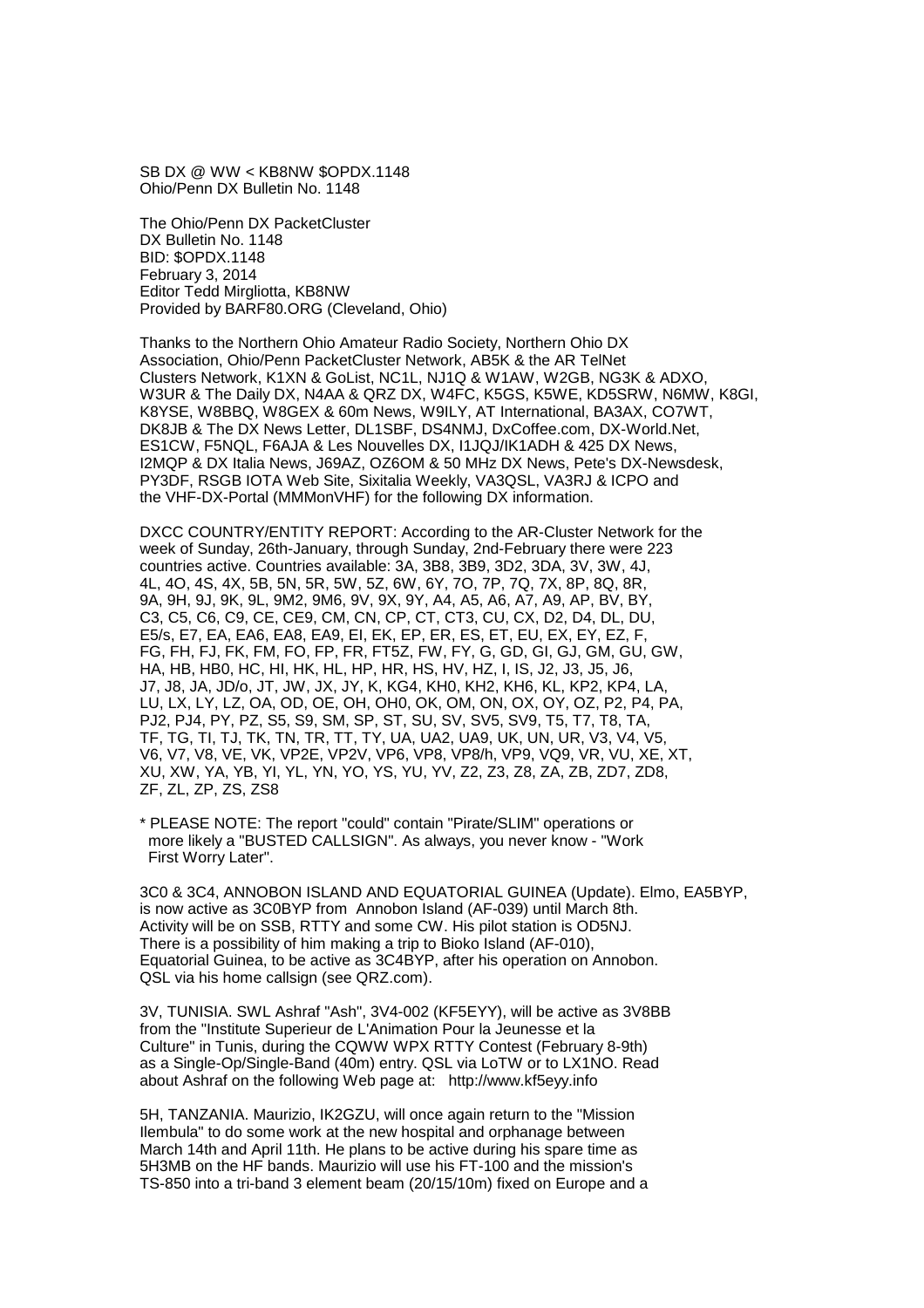vertical or dipole for the other bands. QSL via IK2GZU, direct or by the Bureau. Also, QSL via LoTW (after his return home) and eQSL. For more details, updates and an online log, visit his Web pages at:

 http://www.buffoli-pm.it/5h/Tanzania%202011.htm http://www.buffoli-pm.it/5h/qsl%20request.htm

60M NEWS (Cuban hams allowed on 60m band). Effective January 22nd, 2014, the Cuban Regulatory Agency allows all Cuban hams to operate on the 60m band between 5418-5430 kHz, a 12 kHz continuous segment. They are allowing CW, SSB and the digital modes limited to PSK31/PSK63. Transmitting power is limited based on the class of license: 10W limit for Novices and 50W for others. The law makes an emphasis on emergency communications: when Cuba declares an emergency situation, all the traffic on the 60m band must cease and only emergency nets are allowed; in this situation 100W maximum power is allowed to any station on the net to maintain reliable links for emergency. Remember that Cuba is on the path of most of the Hurricanes in the Caribbean. This band is a secondary use for hams, as in most countries where it's approved. To read more from Pavel, CO7WT, see the following: http://www.southgatearc.org/news/2014/january/cuban\_hams\_can\_use\_ 60m\_band.htm#.UuqsZrWYaCg

6Y, JAMAICA. Yuri, VE3DZ, is once again active as 6Y2T from Jamaica (NA-097) Between February 11-18th. Activity will include the ARRL DX CW Contest (February 15-16th) as a Single-Op/All-Band/High-Power entry. Operations outside of the contest will be on 160-10 meters, including the 30/17/12 meter bands and using CW, SSB and RTTY. QSL via VE3DZ.

7Q, MALAWI (Update). Kenneth, LA7GIA, will be active as 7Q7GIA from Lilongwe between May 31st and June 8th. Activity will be on 40-10 meters using CW and SSB. Antennas will be a vertical and wire antennas. QSL via his home callsign.

9J, ZAMBIA. Members of the Italian DXpedition Team are planning to be active as 9J2T. Seems that Silvano, I2YSB, is heading up the effort. Look for more details to be forthcoming.

A3, TONGA. Chris, GM3WOJ/ZL1CT (GM2V, ZK2V, VK9CZ), announced that he will be on a DXpedition to Tonga using the callsign A35V between April 4-18th. Activity will be on 160-10 meters using CW and SSB, with some RTTY. QSL via N3AL. More details and a new website are to follow soon.

C2, NAURU (Postponed). Operators Guenter/DL2AWG, Hans/DL6JGN and San/ K5YY who were expected to be active from Nauru between April 3-16th, have postponed their operation until possibly 2015. Guenter states, "We can not go to Nauru because we have not get any accommodation on the island." Instead, Guenter/DL2AWG and Hans/DL6JGN will go to KH8 (see KH8 below).

C6, BAHAMAS. George, KQ8Z/GM0IIO, will once again be active as C6AZZ from Grand Bahama Island (NA-080, WLOTA 0527, WW Loc. FL06UO) between February 11th and March 4th. This time it will be for the ARRL DX CW Contest (February 15-16th) and the ARRL DX SSB Contest (March 1-2nd) as a Single-Op/Low-Power entries. He states that he will be on as many bands as possible outside of the contests. If it's like last time, activity will focus on 6 meters (CW, SSB, FM) if there are any band openings. otherwise on 80-10 meters, mainly CW with some SSB using his Icom 756 Pro3. George will use a 80m OCFD antenna at 40 feet. The 20m antenna will be a full sized 20m delta loop right on the beach vertically polarized with the apex at 40 feet. QSL via KQ8Z.

CN2, MOROCCO. A Russian team is expected to be active again as CN2AA during the ARRL DX CW Contest (February 15-16th) as a Multi-Single entry.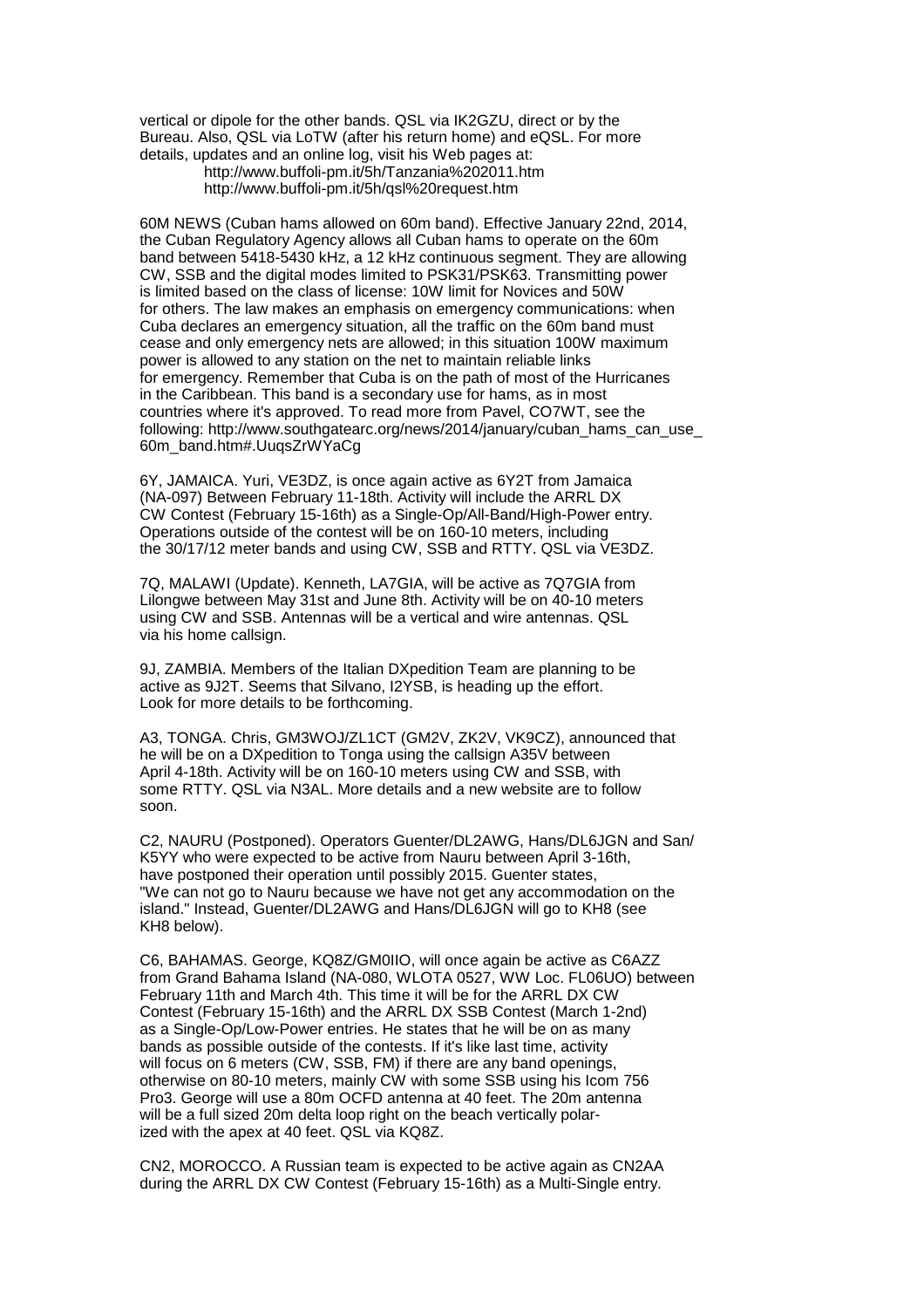Operators mentioned are Yuri/RL3FT, Sergei/RU3RQ, Andrey/RV1AW and Sergey/RX3APM. QSL via UA2FM and LoTW. Sergey will be active outside of the contest (before) as CN2PM. QSL via UA2FM.

DXCC NEWS. Bill Moore, NC1L, ARRL Awards Branch Manager, reports that the following operations are approved for DXCC credit:<br>7Z1ES Saudi Arabia

Saudi Arabia

CY0P Sable Island; 2013 Operation

T6ZG - Afghanistan; Current Operation

 If you had these rejected in a recent application send a note to <bmoore@arrl.org> to be placed on the list for an update to your account.

EA8, CANARY ISLANDS. Juan, EA8RM (ex-EA8CAC), will be active as EA8RM during the ARRL DX CW Contest (February 15-16th) as a Single-Op/All-Band/Low-Power entry. QSL via LoTW.

EF8, CANARY ISLANDS. Jaime, WP3A, will be active as EF8U from the Las Palmas Contest station on Gran Canaria Island (AF-004) during the CQWW WPX SSB (March 29-30th) as a Single-Op/All-Band/Low-Power/Assisted entry. QSL via LoTW or direct to EA8URE. Outside of the contest, between March 26th and April 6th, Jaime will be active as EA8/WP3A. Listen for QSL instructions.

EA9, CEUTA AND MELILLA. Jorge, EA9LZ, will be active from Ceuta during the CQWW WPX RTTY Contest (February 8-9th) as a Single-Op entry. QSL via LoTW or via EA5KB.

FP, ST. PIERRE AND MIQUELON. Al, W6HGF, will once again be active as FP/W6HGF from Miquelon Island (NA-032,DIFO FP-002, WLOTA 1417) between February 7-18th, depending on transportation and weather. Activity will be on 160-10 meters but focused on the Digital modes, mostly RTTY, including an entry into the CQWW WPX RTTY Contest (February 8-9th) and ARRL CW Contest (February 15-16th). QSL via LoTW, direct to W6HGF, eQSL or via the ClubLog OQRS. For more details, updates and daily summaries, watch: http://www.gsl.net/w6hqf/FP W6GHF 2014.html http://www.qsl.net/w6hgf/FP\_W6GHF\_2014.html

FT5Z, AMSTERDAM ISLAND. As this was being typed, the FT5ZM team continues to be active from Amsterdam Island possibly until February 9th. They landed on the island on January 24th, and were expected to have 18 days to set up, conduct the DXpedition, and tear down for departure which means they would leave on February 10th. Activity has been on all bands, 160-10 meters. Operations during last week were mainly CW and SSB, but on Sunday, the FT5ZM Web site reported: "Earlier today, Ralph, K0IR, started RTTY activities. This was not a pirate. The team will continue with this mode until the end of operations." The FT5ZM log is now available on ClubLog at: http://www.clublog.org/charts/?c=FT5ZM The breakdown as of as 1359z, February 1st, 69804/QSOs and 19512/Unique (Modes - 42152/CW, 27651/SSB and 1/RTTY). By Continent: 686/AF, 10/AN, 16590/AS, 33244/EU, 16969/NA, 1361/OC and 944/SA.

QSL via N2OO. The FT5ZM QSL processing order is as follows:<br>a.OQRS DIRECT (via ClubLog) c.OQRS bureau (via ClubLog) a.OQRS DIRECT (via ClubLog) b.DIRECT MAIL d.Regular incoming BUREAU

For more details, see their Web page at: http://www.amsterdamdx.org Also, watch their media links at:

> Facebook - https://www.facebook.com/FT5ZM Twitter - https://twitter.com/FT5ZM

HI, DOMINICAN REPUBLIC. Operators Edwin/HI3K, Tino/HI3CC, Ezequiel/HI3EPR Alfredo/HI8CR and Elio/HI8EFS will be active in the ARRL DX SSB Contest as HI3K (March 1-2nd) as a Multi-Single entry from Lomas del Toro in Santiago (Lomadeltoro Contest Team's HI3CCP station): http://www.lomadeltoro.com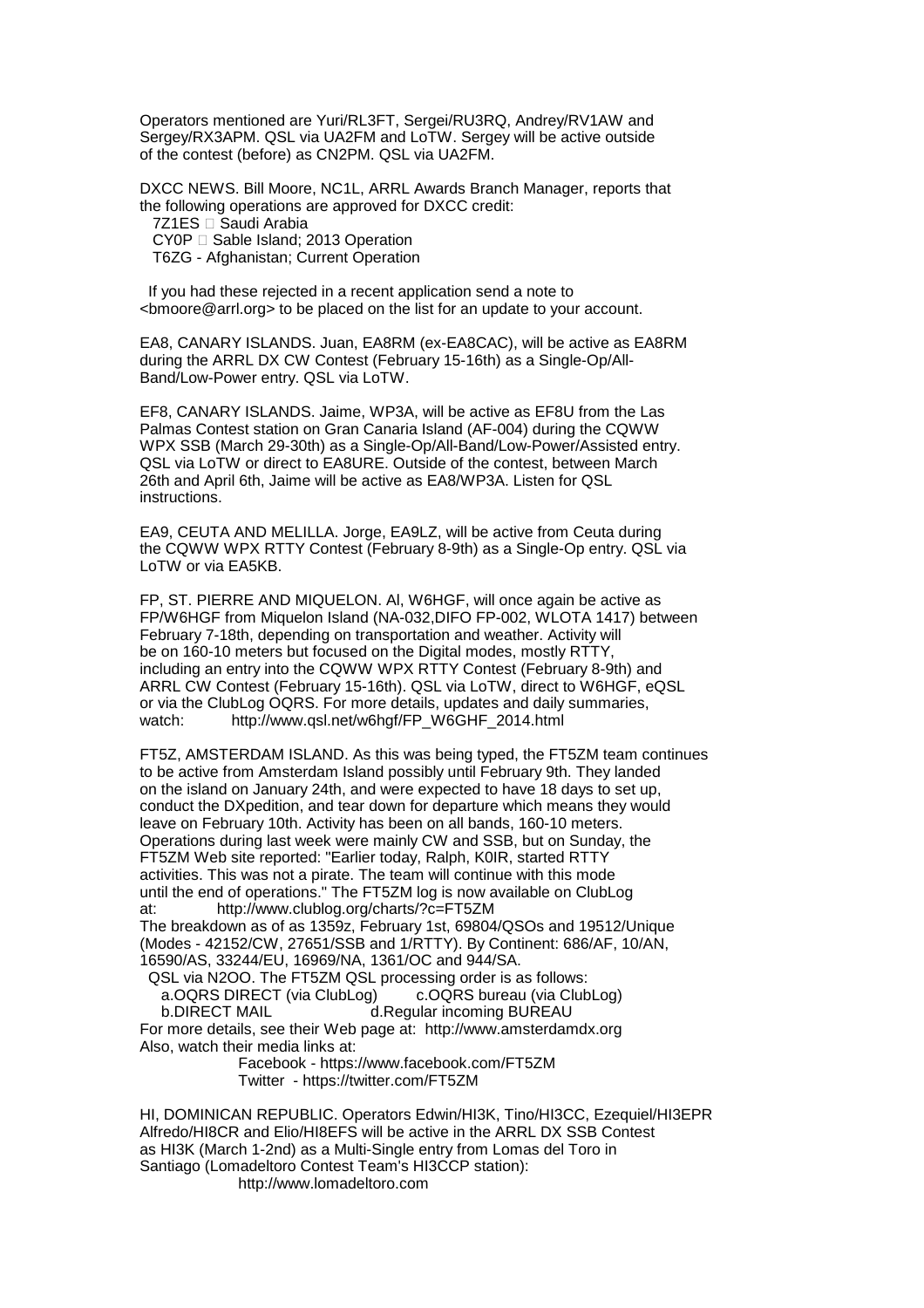QSL via KB2MS. See QRZ.com for details.

IOTA NEWS..............

- AF-032. (Update/Reminder) By the time you read this, a group of an Italian operators should be active as 5I0DX from an Italian village at the Kiwengwa Beach Resort on Zanzibar Island (WWF 5HFF-003) until February 13th. The European DXpedition Zanzibar 2014 Team wants to thank the sponsors, individual contributors, clubs and associations. Special thanks to the Tanzania Communi cation Regulatory Authority (TCRA), the Tanzania Amateur Radio Club (TARC) and their secretary Hidan, 5H3HO, for the collabor ation and help. Activity will be on all HF bands 160-10 meters, including the 30/17/12 meter bands, using CW, SSB, PSK (31/63/ 125) and RTTY. Also, look for special SSB and Digital activity using the callsigns during this operation: 5I0AM (op. IS0AGY), 5I0WL (op. I8LWL) and 5H3AN (ops IK7JWX and IV3FSG). Current operators mentioned are Fred/IK7JWX, Leo/I8LWL, Ampelio/IS0AGY, Stenfano/IK6JRI, Elvira/IV3FSG (YL), Lana/IZ6JOD (YL), Simon/ IZ7ATN and Fulvio/HB9DHG (CW op). Look for 5I0DX to participate in the CQ WPX RTTY Contest (February 8-9th). It was announced earlier that this DXpedition will also be a humanitarian oper ation with donations of medicines to the "Italy Day Hospital". Italy QSL Manager is via IK7JWX. World QSL Manager is via IS0AGY, direct (3 USD or 3 IRCs) or by the Bureau. All logs will be uploaded to LoTW and NetLog. They are looking for sponsors for donations to Radio Club of Dar Es Salaam and Italy Day Hospital of Zanzibar (See QRZ.com for details.). Currently, updates are available on QRZ.com <http://www.qrz.com/db/5i0dx>. Also, check out the following FaceBook page: https://www.facebook.com/groups/256737857822173/permalink/256740014488624
- AS-080. Members of the Korea Contest Club (KCC) will be active as D70LW from Anmyon Island during the CQWW WPX RTTY Contest (February 8-9th) as a Multi-Single entry. QSL via DS4NYE. Operators mentioned are Han/DS2GOO, YeonSun/DS4DBF, SeungMin/ DS4NYE, Kim/HL1OYF and Rocky/HL1VAU.
- AS-134. Operators Zhang/BA3AX and Lu/BD3AEO will be active as BA3AX/3 and BD3AEO/3 from Yuetuo Island between March 21-24th. Planned activity will be on 20/17/15 meters using CW, SSB, RTTY and PSK31. QSL via BA3AX, by the Bureau, direct or LoTW. QSL information can be found on QRZ.com.
- EU-051. Members of the Calabria DX Team will be active as IE9Y from Ustica Island between October 2-5th. Operators and other details will be forthcoming. QSL via LoTW, eQSL, direct to IK8YFU or the OQRS.
- EU-094. Operators Francis/ON8AZ, Geert/ON7USB, Pat/ON7PQ, Luc/ON7KZ and Tim/ON5HC will be active as TM4U from Île Saint Nicolas, Glenan Islands, between May 25-30th. Activity will be on 160-6 meters using CW, SSB and the Digital modes. QSL via ON8AZ. For more details and updates, visit: http://www.eu094.be
- OC-076. Operators Joppy/YB8XM (Team Leader), Marthin/YB8VM, Danny/ YC8VDT, Richard/YD8VSR, Agustinus/YD8VRA, Richard/YD8VRS, Fransicus/YC8VFB and Andy/YC0MVP are planning to be active from Sula Islands, North Maluku Province, Indonesia, as home call/p (except YC0MVP, homecall/8). Specific days have not yet been announced. Looks like activity will be on 80-10 meters with three stations. Modes were not mentioned. All QSL cards will be handled by QSL Manager YB8XM. QSL direct with SAE + 2 IRCs (No Green Stamps and No via Bureau). PayPal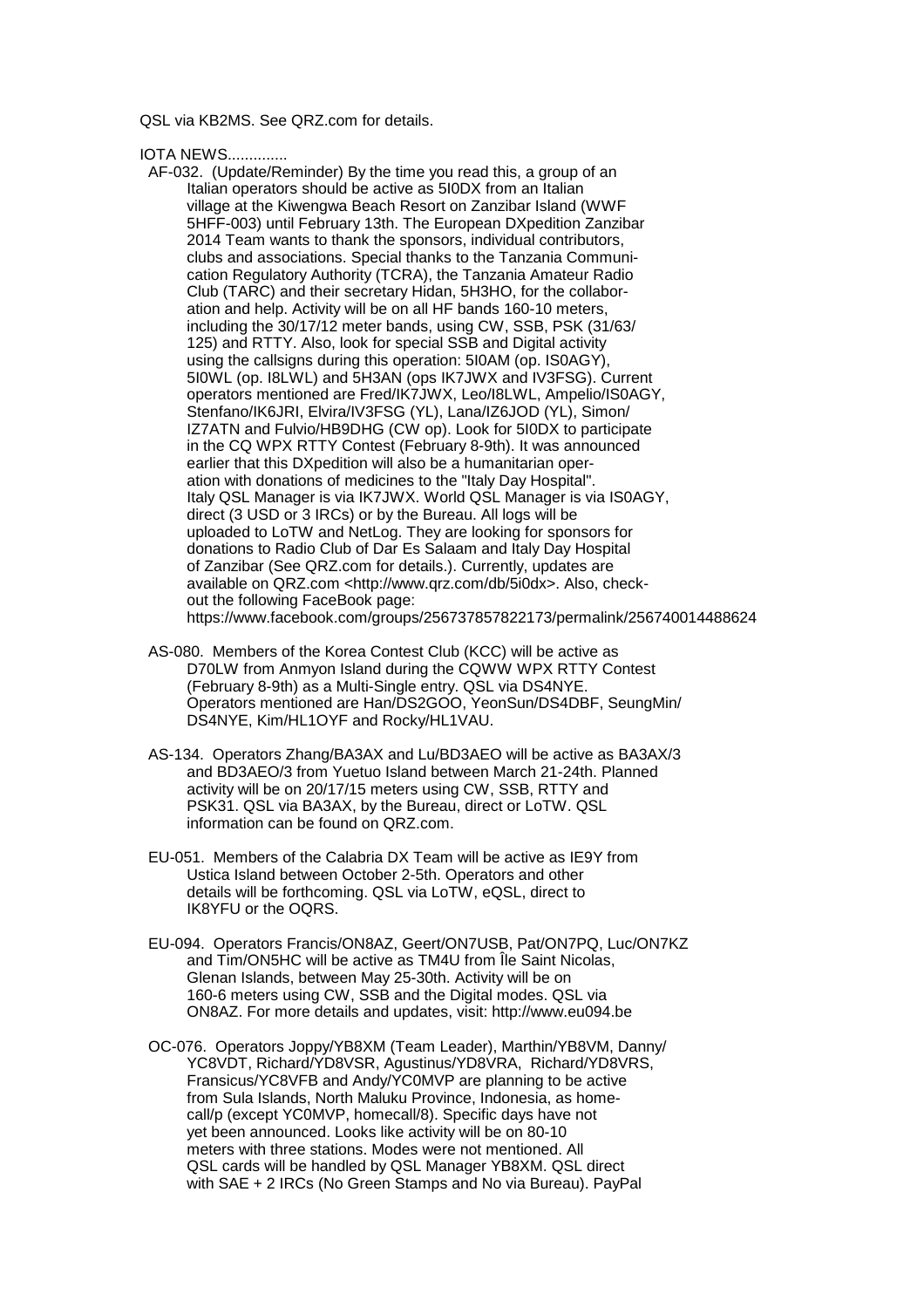## available (see Web page). For more details and updates, see: http://oc076.blogspot.co.uk

OC-173/

 OC-228. Craig, VK5CE, is planning to be active from Bathurst Island (OC-173) and Granite Island (OC-228) as VK5CE/8 later in the year. His activity will be mainly focused on Bathurst because it is the rarest and has not been activated since 1999. He plans to be there 4 days between August 26-29th. Activity will be on the HF bands, but with a focus on 20m and 15m with 400 watts. Craig adds, "I'll also spend a little time on 12m SSB/digital and 30m digital." He is looking for funds to help off-set the cost. QSL via his home callsign. He does use ClubLog. For more details and updates, visit his Blog page at: http://oc173.blogspot.com.au

 OC-273. (QSL Correction) QSL YB0AI/8 via YB0AI (see QRZ.com), not YB0IA as mentioned last week.

J6, ST. LUCIA. Ernest, J69AZ, reports that he and a group of hams (not named) are planning to be active as portable every weekend. Their group (called the J6Dx Portable Group) is in place to help Hams coming to St. Lucia (for a day cruise, or for a week or more) to meet and greet them, as well as let them use their radios at the beach for the day, or at their hotel until they leave the island. The group is also planning to celebrate St. Lucia's 35th anniversary of independence by activating Rat Island (which is about 1/4 mile from the main land) by using a special callsign (not yet approved, possibly J6SLI35) between February 21-23rd. Operators mentioned are Ernest/J69AZ, Fay/J69EJ, Frans/J69DS and Francis/ J66CA. They will be operating QRP for the three days using Buddipole antennas.

 The J6Dx Portable Group is now looking for help from their radio friends to raise funds to purchase three solar panels and some band pass filters. John, KD5SRW, has partnered with them and is heading up the project in collecting the funds. The Buddipole Company has also partnered with them this year and donated antennas, tripods and masts. Ernest states that he would like to partner with any group or club anywhere anytime for this project. Their motto is: "Rehab is not a option - RF all the way!"

J8, ST. VINCENT. The "Buddies in the Caribbean" crew will be active as J8/homecall from Bequia (Pronounced Beck-wee) Island (NA-025 - in the Grenadines IOTA Group) between February 10-18th. Operators mentioned are Daniel/WZ1P, Budd/W3FF, Mike/KC4VG, Chris/W6HFP, Bill/W7ZT, Wey/K8EAB, Paul/KB9AVO and Steve/WG0AT. Look for all eight operators to be active on 80-10 meters using CW, SSB and the Digital modes, from mountain tops, beaches and the Isis Villa <http://www.isisbequia.com/gallery.html>. As always, the team will be using Buddipole antenna and low power. They will have a fixed station at the Villa. QSL via the operator's instructions.

KH2, GUAM. Hisashi, JF2SKV, will once again be active as NH0S/KH2, this time during the ARRL DX CW Contest (February 15-16th) as a Single-Op/ All-Band/High-Power entry. QSL via JF2SKV.

KH8, AMERICAN SAMOA. Operators Günter/DL2AWG, Hans/DL6JGN and Ron/ PA3EWP will be active as KH8/homecall from Ofu Island (OC-077) between April 9-20th. Activity will be on 40-10 meters using CW, SSB and RTTY. Günter informs OPDX that their rigs are 2x K3 with 600w solid state amps. They plan to have one station on 24 hours and the second on sometimes. The antennas they will be using are monoband GPs (40-10m). QSL via their home callsigns.

NP2, U.S. VIRGIN ISLANDS. Yuriy, N2TTA, will once again be active from here as NP2P during the ARRL DX SSB Contest (March 1-2nd) as a Single-Op/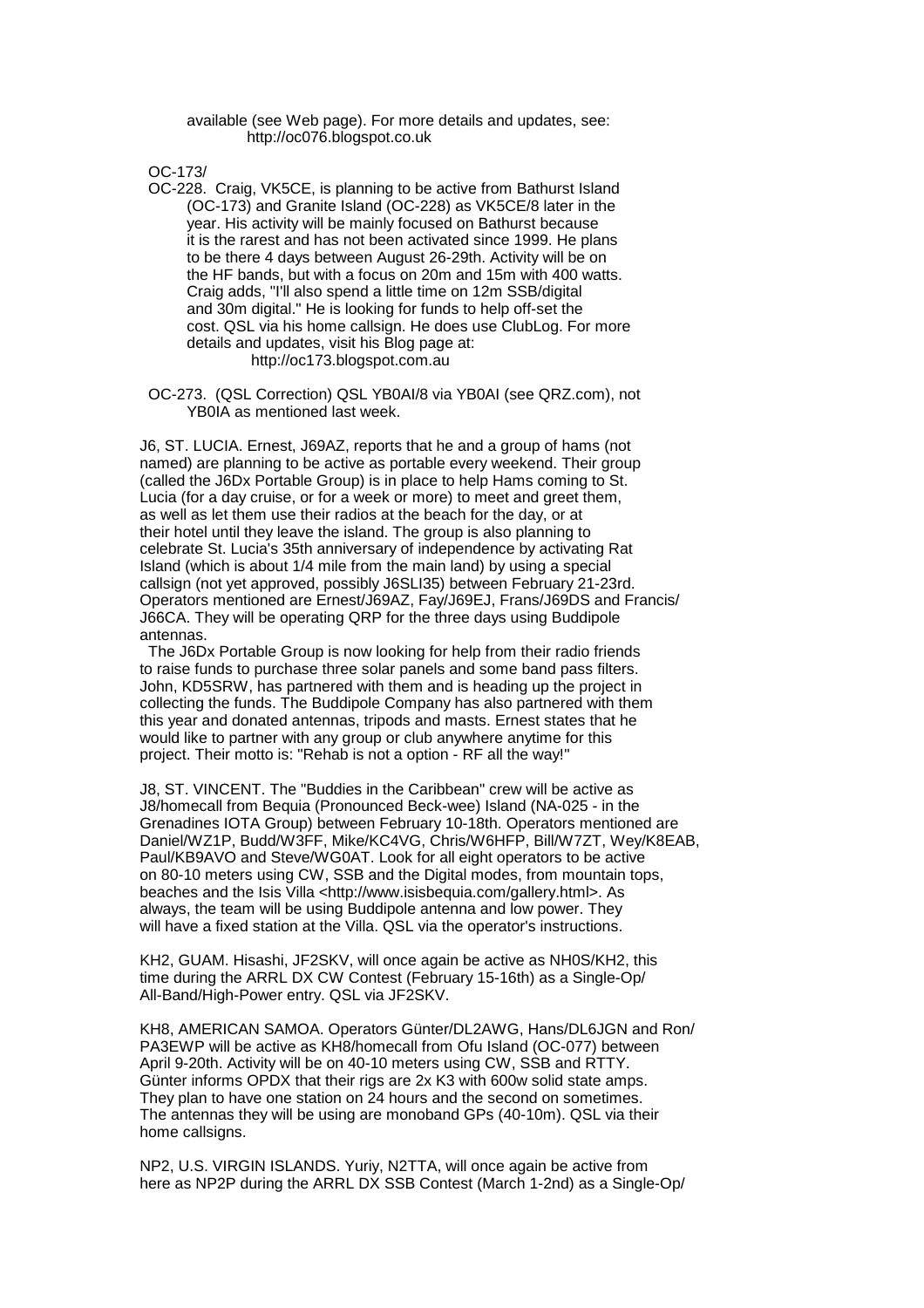All-Band/Low-Power entry. QSL via LoTW.

P4, ARUBA. Andy, K2LE, will once again be active as P40LE during the ARRL DX CW Contest (February 15-16th) as a Single-Op/Single-Band (15m) entry. QSL via K2LE.

PJ2, CURACAO. A group of operators will activate PJ2T, the Caribbean Contesting Consortium's (CCC) Signal Point Station on Curacao (SA-099, WLOTA LH-0942) during the ARRL DX SSB Contest (March 1-2nd) as a Multi-Single entry. QSL PJ2T via LoTW or W3HNK. Operators mentioned are John/ K6AM, Martin/G4XUM and Geoff/W0CG/PJ2DX. Look for operators to possibly be active before and after the contest using their own PJ2 callsign or PJ2/homecall callsigns. QSL via their home callsigns unless where indicated.

PJ5, SINT EUSTATIUS. Opertaors Jeff/K5WE and his son Erik/N5WR will be active as PJ5/homecall from Sint Eustatius (NA-145) starting February 5th. Activity should be on all HF bands using mostly CW with some SSB and RTTY, and an entry in the ARRL DX CW Contest (February 15-16th) using the callsign PJ5W. QSL PJ5/N5WR via N5WR. QSL PJ5/K5WE and PJ5W via K5WE. Logs will be uploaded to LoTW. ADDED NOTE: Do not forget to read Erik's article in February's QST titled "Father and Son DXpedition to St. Barts" which took place last year June 2013.

PJ7, SINT MAARTEN (Possibly FS). Jeff, VA3QSL, will be active as PJ7/homecall from Dutch Sint Maarten (NA-105, WLOTA 0711) between February 9-17th. Activity will be holiday style on 80-10 meters using CW and SSB. There may also be some activity from French St. Martin as FS/homecall. QSL to his home callsign, by the Bureau, direct (2 USDs) or LoTW.

PROPAGATION FORECAST/REPORT (February 3-9th)....

 Feb/03rd AN Feb/06th AN Feb/08th AN Feb/07th AN Feb/05th AN

SOLAR REFERENCE KEYS/INDEXES AND GEOMAGNETIC REFERENCE

| <b>NORMALITY</b>                                    | GEOMAG K Values Alpha |          |
|-----------------------------------------------------|-----------------------|----------|
|                                                     |                       |          |
| AN - Above Normal                                   | Quiet<br>$K=0-1$      | $0 - 7$  |
| HN - High Normal                                    | Unsettled K=2         | $8 - 15$ |
| LN - Low Normal                                     | $K=3$<br>Active       | $16-29$  |
| <b>BN</b> - Below Normal                            | Minor Storm $K=4$     | $30-49$  |
| DIS - Disturbed                                     | Major Storm K=5       | 50-99    |
| VRY DIS - Very Disturbed Severe Storm K=6-9 100-400 |                       |          |

**QSL INFO AND NEWS....................** 

 QSL-INFO from DB0SDX (January 26th and February 2nd) --------------------------------------------------------------------------

| OT4A via ON4AEK (L/e)<br>5P5M via OZ2MLS<br><b>HF4HELP</b> via SQ4JEN                |
|--------------------------------------------------------------------------------------|
| R <sub>2014</sub> C via R <sub>7</sub> AA<br>8S0DX via SM0DSG (B)<br>HG5A via HA5KDQ |
| A52JR via PP5VB<br>HG7T via HA7TM<br>R2014H via R7AA                                 |
| A92AA via IZ8CLM<br>HG8DX via HA8FT<br>R2014P via R7AA                               |
| AX3CWB via VK3CWB<br>HI8/HB9EMR via HB9EMR R25AFG via UA4AJD                         |
| AX5SFA via VK5SFA         IQ5TT via IZ5DIY<br>S9TF via IK5CRH                        |
| J79JG via AD8J<br>SD2014ECC via SM2UVU<br>AX6WX via VK6WX                            |
| SH2014ECC via SM2GSR<br>AX7GN via VK7GN & NA5AR   J79VC via SP7VC                    |
| BW/VK2HSL via VK2HSL (d) KC4AAA via K1IED (d) SK7DX via SM7DXQ                       |
| LV6D via EA5KB SM0T via SM0DZB<br>CM2CCA via EA7TV                                   |
| CO2RVA via EA5GL<br>LX/ON5SE/P via ON5SE<br>SN7Q via SP7GIQ                          |
| CS2C via OK1RF LZ9W via LZ1PM<br>SN9O via SP9KGC                                     |
| CW5O via CX2ABC<br>TM200CF via F4DTO<br>OD5ZZ via NI5DX (d)                          |
| OK2D via OK2KJT TM5OTT via F4SGU<br>DA0CA via DC2YY                                  |
| OK5T via OK1VSL UE70DV via RZ1AWA<br>E51CDW via E51CDW                               |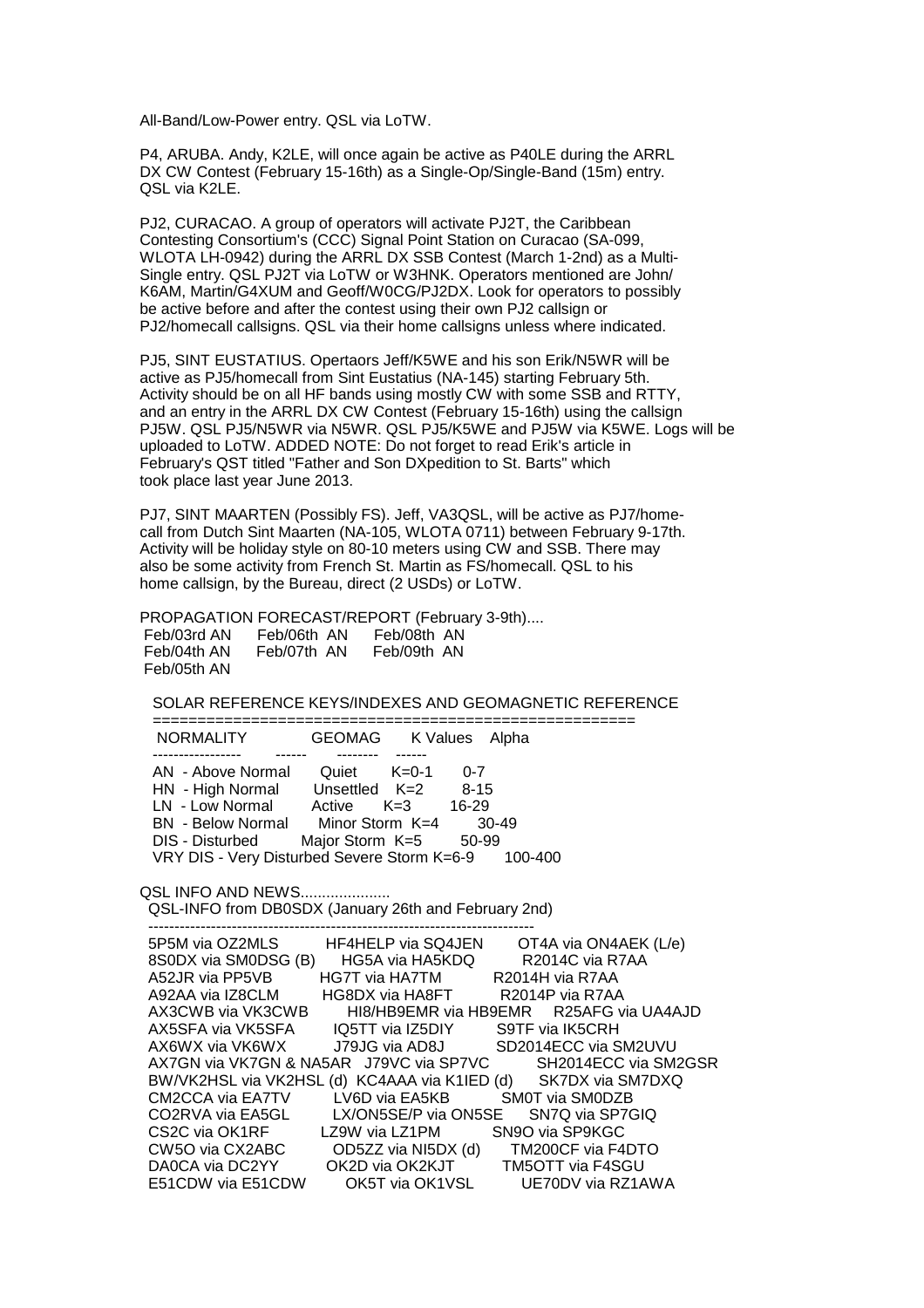EA5URO via EA5HOX OK6T via OK-Bureau VP2ETE via W3HNK EA8/PA0PMD via PA0PMD OK7K via OK1BN YP0C via YO3CZW EX9M via EX8O OL50OL via OK-Bureau YR85PE via YR85PE FT5ZM via N2OO OM150JM via OM7AX ZF2LC via W2SM FW5JJ via F5RXL OM6A via OM3KHE ZF2LC via W2SM HB40VC via HB9DKZ OM7M via OM3PA ZF2TA via K8AQM HC1/AL4Q via DJ8QP OM9OT via OM3MB ZW7REF via PR7ZAJ (e) eQSL only (d) direct only (B) Bureau only (L) LoTW only

 QSL RECEIVED VIA LoTW: 1A0KM, 3Z5W, A61ZX, CE4SFG, CN8KD, DF2SD, DJ3IW, DK4LI, DL7LF, DM5TI, EI6HB, F1RHS, FG/F6ITD, G3LDI, G8UBJ, JA7IC, JA8BNP, LA7HJA, LW9ETQ, LX1ER, M0A, M3I, MM0AMW, NL7V, OI3V, ON6AT, PA2WO, PA4JJ, PF7DKW, PJ2T, PJ5/K6NAO, R3PW, RG9A, RX6LG, RZ3ATG, SP9KR, TI2HAS, YL2UI, YU9NU, VA2UP, VE2SG, VE3FMC, VE5MX, VE6SQ, VE9DX, YT9A, YV5AAX, ZS6WB and ZS8C

 QSLS RECEIVED VIA MAIL: 3D2GC, 3D2GC/p, C21BN, CT3FM, D44AC, FR/DJ7RJ, H40TA, J88HL, JI3DST/6, K9W, P29FR, S21ZBB, S21ZBC, T33A, VE6ITV, VK5CE/4, VR2XMT, XT26D, XZ1Z, Z68BH, Z81X and ZD7FT

 QSLS RECEIVED VIA THE BUREAU: 3V8SS, 5B/RZ3DJ, 5B4AIA, 5C5T, 5D7AT, 5H1Z, 5P4MG, 5R8IC, 5R8PR, 5T0SL, 5Z4/DL7UCX, 6V7S, 6W7SK, 6Y5/DL3JH, 7O6T, 7P8YI, 7Q7DFC, 8Q7AU, 8Q7DV, 8Q7TE, 9H3FW, 9H3TR, 9M0L, 9N7CB, 9Q6AL, 9Y4W, AH0BT, CE0ZY, CN2LO, CN2SS, CT8/DG5GS, CT8/ON7LX, D2EV, D3AA, D64K, DV1UD, E51C, E51TLA, EA6/F9IE, EA8/DJ9ZB, EA8/DL2AXA, EA8/DL7ASL, EA8/ISL, EA8/R2DX/P, EJ8GQB, EX8VM, FK8CE, FM/F5UFX, FM5CD, FO5RH, FY/F5HRY, H40FN, H44G, H44MS, HB0/DJ2IA, HB0/DL2JRM, HB0/IN3HUU, HC2/RC5A, HF550, HK0NA, HU2DX, I0SSW, J25DXA, J28RO, J38FR, J6/DL7AFS, JD1BLY, JD1BMH, JW/OZ1AA, KH0R, OX/OZ1LXJ, OY3AA, OY9R, P4/R5GA, P40R, PJ2/DL8AKI, R1ANB, SV9/DF8DX, SV9/DL2RPS/P, T48RRC, T6TL, TC1BW, TC57A, TF/OZ1CX, TK/F5OZF, TK/F6EXV, TK13RNB, TK5MH, TM3B, TO3X, TX5A, TX7M, UK/UA1ZEY, V21ZG, V26M, V5/DJ4SO, V5/DK1CE, V5/DL5XL, VK9NB, VP2MYL, WH0E, XP1A, XP2I, XV7RRC, YB8Y, YB9/DL5CO, YV8AD, YY8CAM, YY8JJM, Z60WW, ZD8W,ZD9T and ZK3N

S9, SAO TOME AND PRINCIPE (Update/Reminder). By the time you read this, operators Giovanni/IK5BCM, Giuseppe/IK5CBE and Giovanni/IK5CRH will be active as S9TF from Principe Island (AF-044) until February 13th. Activity will be on 80-10 meters using CW, SSB and RTTY. Suggested frequencies are: CW - 3505, 7005, 10103, 14005, 18069, 21005, 24910 and 28005 kHz SSB - 3680, 7140, 14245, 18145, 21305, 24970 and 28505 kHz RTTY - 3593, 7045, 10133, 14093, 18107, 21093, 24923 and 28095 kHz

 QSL via IK5CRH. For more detail and updates, visit the S9TF Web page at: http://gmiross.wix.com/principe-is-2014

TI8, COSTA RICA. Operators Keith/W4KTR, Eddie/K4UN, Bob/W4BW, Lex/W4XO, Carlos/TI2KAC, Juan Carlos/TI2JCY and Mauricio/TI4ZM will be active as TI8M from Costa de Pajaros, during the ARRL DX SSB Contest (March 1-2nd) as a Multi-? entry. QSL via TI2KAC, direct preferred but bureau "OK". See QRZ.com for details. Their operations will be on 160-10 meters during the contest. Look for operations outside of the contest (holiday style).

V3, BELIZE. Todd, KC1SQ, is planning on going "sailboat mobile" out of Placencia, Belize, between March 10-18th. He has obtained the local callsign V31SQ. Operations will be low power (100W) with an Icom IC-7000 w/AH-4 tuner into a simple wire going up the mast of their 42 foot sailboat. Operation will all be SSB, and he will likely concentrate on 40/20/15/10m bands. QSLs to his home callsign.

V6, MICRONESIA (IOTA Op). Yuki, JH1NBN, will be on a business trip and plans to be active from different locations in Micronesia. Look for him to be active from the following between now and February 25th: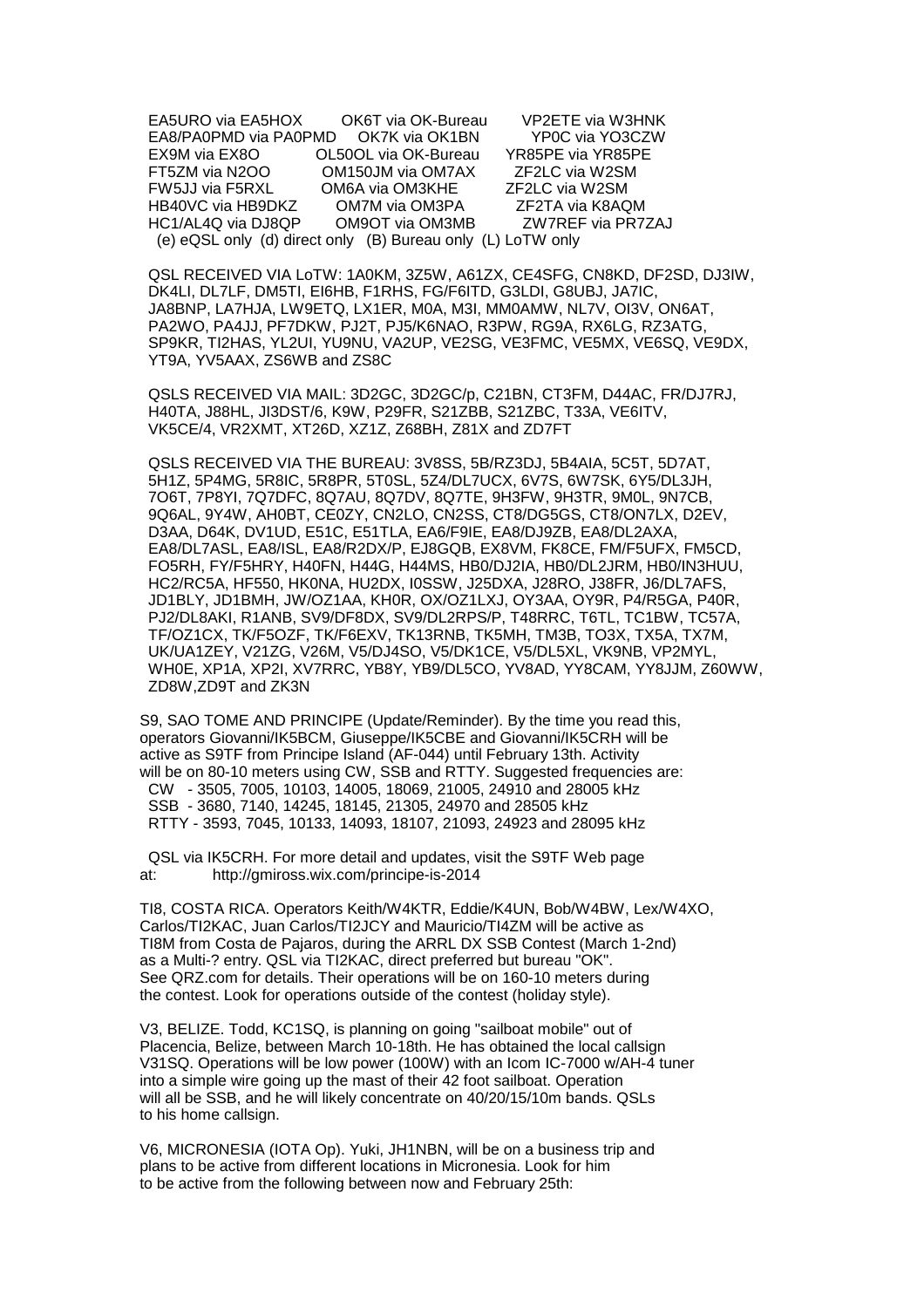Pohnpei Island (OC-010) - Currently active as V6P through February 4th Aboard a boat - Active as V63AQ/MM between February 4-7th Woleai Atoll (OC-132) - Callsign V6T; between February 7-15th. Aboard a boat - Active as V63AQ/MM between February 15-21st. Pohnpei Island (OC-010) - Active as V63AQ/MM between February 21-25th. QSL via his home callsign. For more info and updates, see:

http://www.1nbn.net

ADDED NOTE: Yuki is planning to go to Nauru in June and will be active as C21BN. He is still working on the arrangements. Stay tuned!

V7, MARSHALL ISLANDS (Update/Postponed). Bill, N6MW, who was expected to be active as V73MW from the Long Island Hotel on Majuro Atoll (OC-029), Marshall Islands, between February 4-14th, informs OPDX that his operation is being postponed (dates TBA later) "due to a last minute E-mail notice from another operator who says he is doing a very similar but unannounced DXpedition to V7 (February 1-18th), followed by an unsuccessful negotiation for cooperation".

VK9M, MELLISH REEF (Press Release #6) [edited]: "For Immediate Release: Mellish Reef 2014 -- January 26, 2014 -- Mellish Reef DX-pedition is scheduled for March 28, 2014 to April 9, 2014.

 Status: We are on schedule and will soon be on autopilot. Team members booked their travel to Mackay, Australia, local contacts in Mackay are established, as well as suppliers to assist with logistics. Generators were ordered and will ship later in February from Sydney, Australia. One of the biggest logistical challenges will be purchasing 1,400 liters of petrol. The skipper of Evohe, Steve Kafka, agreed to handle the sourcing and take delivery of the petrol removing from the team this task.

 Antennas from SteppIR, coax / accessories from DX-Engineering and folding hex beams from <foldingantennas.com> will be air shipped to Australia in early February from the USA. Another shipment from Hungary is also scheduled for February, some equipment will be hand carried. Joining the antenna lineup is a 4 Square provided by Norbert DJ7JC.

 Update to the QSL Policy: We are happy to announce that any individual donating \$50(USDs) or more to VK9MT will automatically receive their QSL for all QSOs, free of charge. These donors will not need to request QSL cards or take any action to redeem the QSL. Our QSL manager, Tim Beaumont M0URX, will post the cards to all \$50+ donors as soon as the cards are ready, thank you Tim for this wonderful service.

 Global Pilot Team: The pilot team will manage all DX community communi cation between the island team and DXers. Prior to sailing we'll update the web site with process details and e-mail addresses. While on the island we will not be checking personal e-mail accounts. Please direct operational suggestions to the pilot designated for your region.

 Fund Raising: Like all DX-peditions to rare and semi-rare DXCC entities, donations are welcomed through vk9mt.com please use the Donate Button on the web site to insure your name is automatically added to the donor list, or by check / money order in US dollars to:

 Mellish Reef 2014 DX-pedition Gene Spinelli, Treasurer PO Box 189 Divide, CO USA 80814

 For our friends outside the USA please use PayPal or e-mail for wire transfer instructions: info@vk9mt.com

 We appreciate the generosity of the foundations, clubs and individuals who have already made a donation or a commitment. At the completion of the DX-pedition a financial summary will be sent to all club / foundation donors.

For additional information please e-mail: info@vk9mt.com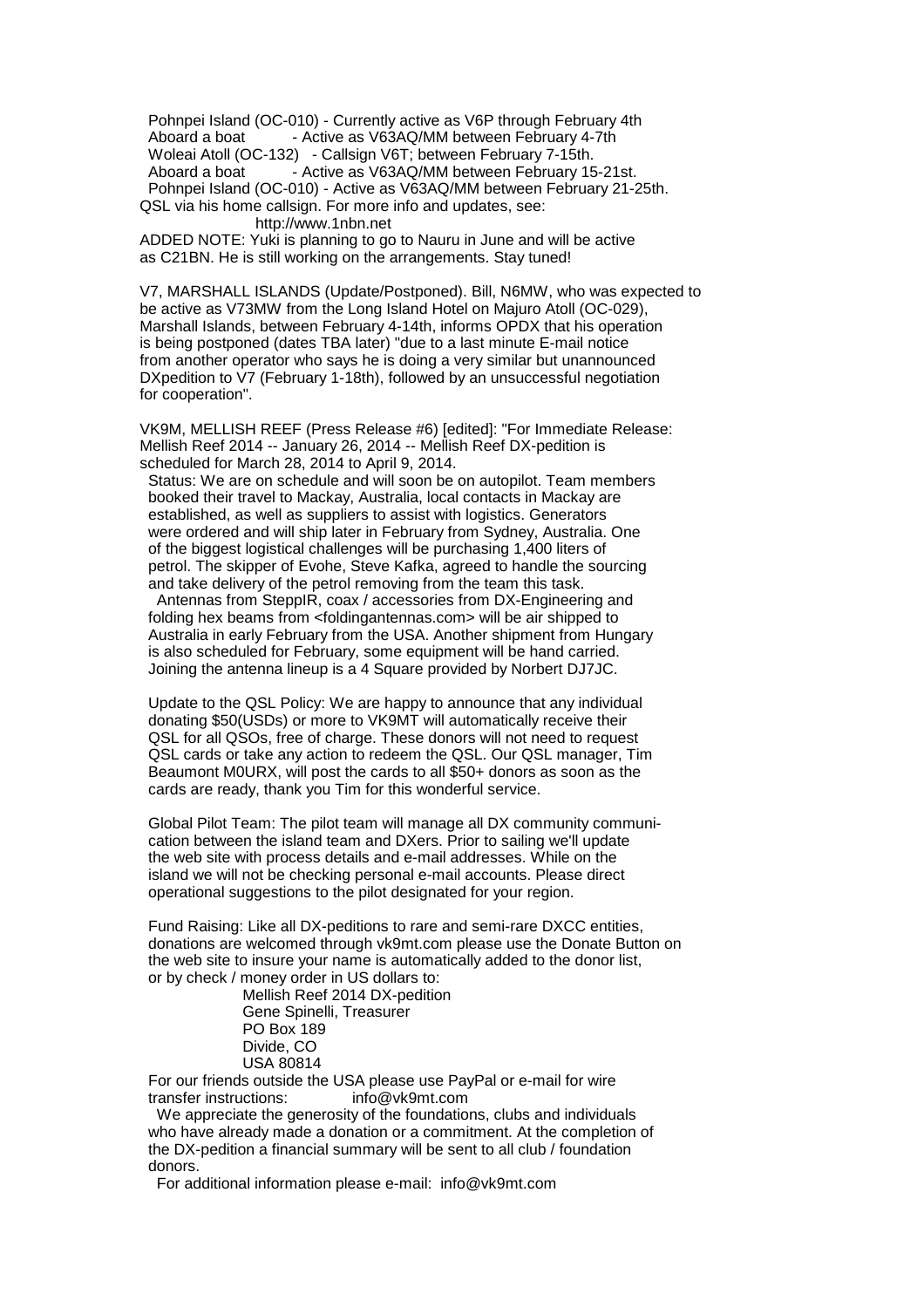And, of course, good luck to the FT5ZM team that is now QRV. 73, Team Mellish 2014"

VU4, ANDAMAN ISLANDS. Krish, W4VKU, will be active as VU4K from Port Blair between March 23-30th. Activity will be on 40-10 meters using SSB and RTTY. He will have a 2 element SteppIR + 30/40m, Acom 1000 and may be a Butternut Vertical antenna (equipment in use is subject to change, should there be any change to the location plans). QSL via W4VKU (OQRS will be open in early April 2014). Logs: Realtime logs will be available via ClubLog.

YB0, INDONESIA. Pri, YB0ECT, from Jakarta, will be active during the CQWW WPX RTTY Contest (February 8-9th) as a Single-Op/All-Band/Low-Power entry. QSL via W2FB only!

-=-=-=-=-=-=-=-=-=-=-=-=-=-=-=-=-=-=-=-=-=-=-=-=-=-=-=-=-=-=-=-=-=-=-=- \*\* IMPORTANT NOTICE/REMINDER \*\* The Ohio/Penn DX Bulletin now has a new FAX number. Contributors can now send/fax their DX information to the following number: 1-419-828-7791 ( F A X only! )

 $-$  -parameter  $\sim$  -parameter  $\sim$  -parameter  $\sim$  -parameter  $\sim$  -parameters SPECIAL NOTE BY EDITOR (Updated 09/15/2013): If you are having a problem receiving bounced mail by sending mail to me via <kb8nw@barf80.nshore.org>, please send mail to me via <kb8nw@hotmail.com> ...... TNX de Tedd KB8NW -=-=-=-=-=-=-=-=-=-=-=-=-=-=-=-=-=-=-=-=-=-=-=-=-=-=-=-=-=-=-=-=-=-=-=-

PLEASE NOTICE (as of February 12th), NEW ADDRESS CHANGES FOR THE OPDX INTERNET HELP/SUBSCRIBE/UNSUBSCRIBE REQUESTS:

Help:  $\langle$  -mailto:opdx-request@barf80.org?subject=help> Subscribe: <mailto:opdx-request@barf80.org?subject=subscribe> Unsubscribe: <mailto:opdx-request@barf80.org?subject=unsubscribe> OPDX WORLD-WIDE WEB HOME PAGE (provided by John, K8YSE):

 http://www.papays.com/opdx.html ALSO VISIT THE NORTHERN OHIO DX ASSOCIATION'S WEB PAGES AT:

http://www.nodxa.org/

http://www.facebook.com/NorthernOhioDxAssociation

-=-=-=-=-=-=-=-=-=-=-=-=-=-=-=-=-=-=-=-=-=-=-=-=-=-=-=-=-=-=-=-=-=-=-=- Excerpts and distribution of The OPDX Bulletin are granted as long as KB8NW/OPDX/BARF80 receive credit. To contribute DX info, please send via InterNet Mail to: kb8nw@barf80.nshore.org - OR - kb8nw@arrl.net Information can now be faxed to the following "NEW" phone line at: 1-419-828-7791 (F A X only!)

/EXIT

-=-=-=-=-=-=-=-=-=-=-=-=-=-=-=-=-=-=-=-=-=-=-=-=-=-=-=-=-=-=-=-=-=-=-=-

Tedd Mirgliotta, KB8NW - E-mail addresses: <kb8nw@barf80.nshore.org> <kb8nw@hotmail.com> <kb8nw@arrl.net> Editor of the Ohio/Penn DX Bulletin (OPDX - DXer's Tool of Excellence) President of the "Northern Ohio DX Association" (NODXA) DX Chairman for the "Northern Ohio Amateur Radio Society ARRL Assistant Director of the Great Lakes Division Sysop of the "Basic Amateur Radio Frequency BBS" (BARF80.ORG)

To unsubscribe or subscribe to this list. Please send a message to

imailsrv@njdxa.org

In the message body put either

unsubscribe dx-news